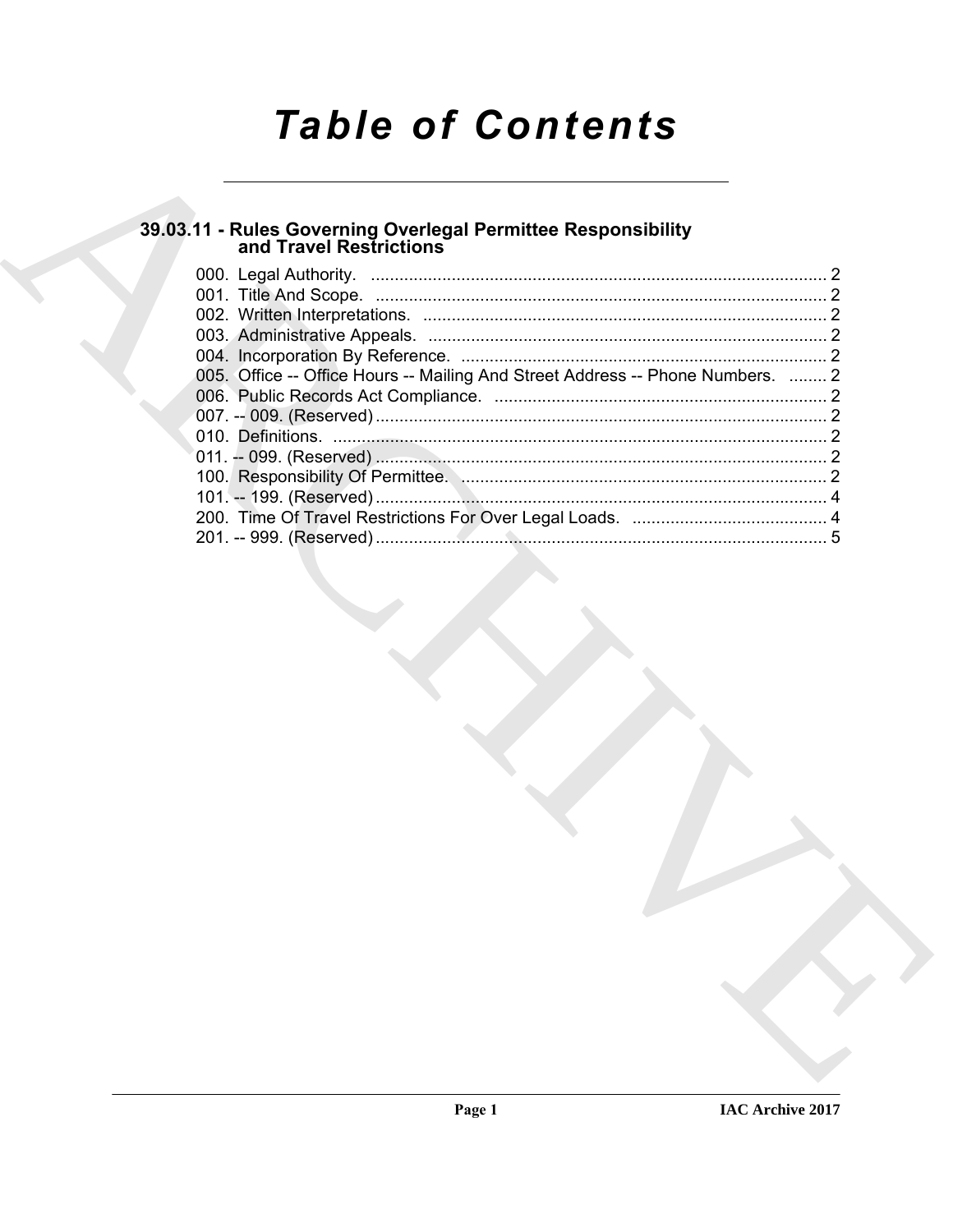#### **IDAPA 39 TITLE 03 CHAPTER 11**

#### **39.03.11 - RULES GOVERNING OVERLEGAL PERMITTEE RESPONSIBILITY AND TRAVEL RESTRICTIONS**

#### <span id="page-1-1"></span><span id="page-1-0"></span>**000. LEGAL AUTHORITY.**

This rule, governing the movement of vehicles or loads which are in excess of the sizes or weights allowed by Sections 49-1001, 49-1002 or 49-1010, Idaho Code, is adopted under the authority of Sections 40-312 and 49-1004, Idaho Code. (10-2-89) Idaho Code. (10-2-89)

#### <span id="page-1-2"></span>**001. TITLE AND SCOPE.**

**01.** Title. This rule shall be cited as IDAPA 39.03.11, "Rules Governing Overlegal Permittee ibility And Travel Restrictions," IDAPA 39, Title 03, Chapter 11. (4-5-00) Responsibility And Travel Restrictions," IDAPA 39, Title 03, Chapter 11.

**02.** Scope. This rule states the responsibility of the permittee and the travel restrictions for overlegal (4-5-00)  $\lambda$ loads.  $(4-5-00)$ 

#### <span id="page-1-3"></span>**002. WRITTEN INTERPRETATIONS.**

There are no written interpretations for this chapter. (3-10-05) (3-10-05)

#### <span id="page-1-4"></span>**003. ADMINISTRATIVE APPEALS.**

Administrative appeals under this chapter shall be governed by the rules of administrative procedure of the attorney general, IDAPA 04.11.01, "Idaho Rules of Administrative Procedure of the Attorney General." (3-10-05)

#### <span id="page-1-5"></span>**004. INCORPORATION BY REFERENCE.**

There are no documents incorporated by reference in this chapter. (3-10-05)

#### <span id="page-1-6"></span>**005. OFFICE -- OFFICE HOURS -- MAILING AND STREET ADDRESS -- PHONE NUMBERS.**

**01.** Street and Mailing Address. The Idaho Transportation Department maintains a central office in 3311 W. State Street with a mailing address of PO Box 7129, Boise, ID 83707-1129. (3-10-05) Boise at 3311 W. State Street with a mailing address of PO Box 7129, Boise, ID 83707-1129.

**02. Office Hours**. Daily office hours are 7:00 a.m. to 5:00 p.m. except Saturday, Sunday and state holidays. (3-10-05) holidays.  $(3-10-05)$ 

**03. Telephone and FAX Numbers**. The central office may be contacted during office hours by phone at 208-334-8420 or by fax at 208-334-8419. (3-10-05)

#### <span id="page-1-7"></span>**006. PUBLIC RECORDS ACT COMPLIANCE.**

All records associated with this chapter are subject to and in compliance with the Idaho Public Records Act, as set forth in Title 74, Chapter 1, Idaho Code. (3-10-05) forth in Title 74, Chapter 1, Idaho Code.

#### <span id="page-1-8"></span>**007. -- 009. (RESERVED)**

<span id="page-1-12"></span><span id="page-1-9"></span>**010. DEFINITIONS.**

Refer to IDAPA 39.03.01, "Rules Governing Definitions," for definitions of the terms used in this rule. (10-2-89)

#### <span id="page-1-10"></span>**011. -- 099. (RESERVED)**

#### <span id="page-1-14"></span><span id="page-1-13"></span><span id="page-1-11"></span>**100. RESPONSIBILITY OF PERMITTEE.**

**CHAPTER 11**<br> **CHAPTER 11**<br> **CHAPTER 1200 CONTROLLATEST COMPRODUCTY**<br> **CHAPTER 1200 CONTROLLATEST COMPRODUCT**<br> **CHAPTER 1200 CONTROLLATEST CONTROLLATEST CONTROLLATEST CONTROLLATEST CONTROLLATEST CONTROLLATEST CONTROLLATES 01. General Responsibilities**. The permittee shall determine and declare the gross weight, distribution of weight, and the dimensions of the vehicle and load and shall submit all other required information before issuance of the permit. The acceptance of a overlegal permit by the permittee is his agreement that the vehicle and load covered by the permit can and will be moved in compliance with the terms and limitations set forth in the permit.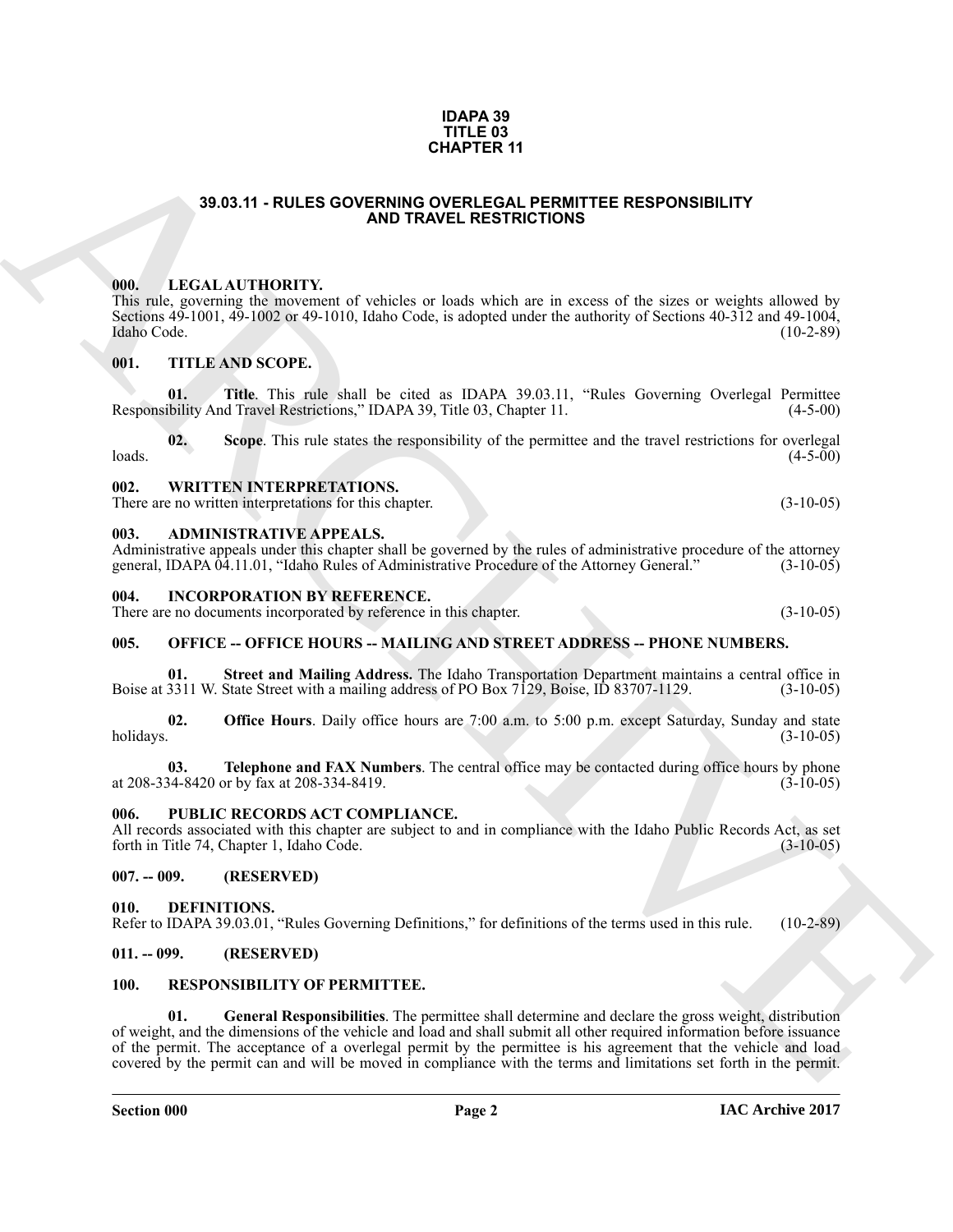When a permit has been accepted by the permittee, such action shall be deemed an unequivocal assurance that he has complied, or will comply with all operating, licensing, and financial responsibility requirements. (4-5-00) complied, or will comply with all operating, licensing, and financial responsibility requirements.

#### <span id="page-2-3"></span>**02. Permit to Be Carried in Vehicle**. (1-3-93)

**a.** The overlegal permit must be carried in the vehicle to which it refers during the time of movement and shall upon demand be delivered for inspection to any peace officer or authorized agent of the Idaho Transportation Board or any officer or employee charged with the care and protection of the public highways.

(3-30-07)

Mode Tarkington Chemical method has the main state of the main state of the main state of the state of the main state of the main state of the state of the state of the state of the state of the state of the state of the **b.** When the route of the permitted vehicle will not pass in the vicinity of a state operated transceiver station, the applicant may complete Form ITD-216, APPLICATION FOR OVERLEGAL PERMIT NUMBER, and provide pertinent information by telephone to the overlegal permit office. If the overlegal permit office approves the application, a overlegal permit number will be assigned to complete the Form ITD-216. Form ITD-216 will serve as evidence of intent to obtain the overlegal permit and will be honored by law enforcement subject to the officer checking with the overlegal permit office. The applicant must qualify for this procedure by obtaining a permit fee account number. The overlegal permit office will complete the Overlegal Permit Form ITD-216 and charge the fee to the applicant's permit fee account number. (IDAPA 39.03.21, "Rules Governing Special Permit Fees," Section 300.)  $(3-30-07)$ 

<span id="page-2-1"></span>**03. Certification Load Is Non-Reducible**. Upon application, the permittee must certify that steps have been taken to reduce the dimensions and/or weight of vehicle and/or load concerned in the permit to legal limitations, or if that is impractical, to reduce the excess to a minimum. limitations, or if that is impractical, to reduce the excess to a minimum.

**04. Basic Limitations Shall Not Be Exceeded**. Overlegal permits shall not be issued for vehicles or loads in excess of the maximum limitations of size or weight or which otherwise exceed the limitations for over legal loads as set forth in these rules unless exception is made by the Transportation Board, or as otherwise provided herein. herein.  $(4-5-00)$ 

### <span id="page-2-2"></span><span id="page-2-0"></span>**05. Movement, Traffic Control Plans, Loading, Parking on State Highways**. (3-30-07)

**a.** The movement of over legal loads shall be made in such a way that the traveled way will remain open as often as feasibly possible and to provide for frequent passing of vehicles traveling in the same direction. In order to achieve this a traffic control plan is required to be submitted when operating on two (2) lane highways and exceeding the following dimensions: (3-30-07) exceeding the following dimensions:

| Width exceeds twenty (20) feet. |  |  | $(3-30-07)$ |
|---------------------------------|--|--|-------------|
|---------------------------------|--|--|-------------|

ii. Length exceeds one hundred fifty (150) feet. (3-30-07)

**b.** The traffic control plan shall be prepared by a licensed engineer or an American Traffic Safety Services Association (ATSSA) certified traffic control supervisor and include the following information: (3-30-07)

i. Locations and mileposts of where the vehicle/load can pull over to allow for traffic relief;  $(3-30-07)$ 

ii. How pilot cars and traffic control personnel will be utilized; (3-30-07)

iii. Identification of any railroad tracks being crossed and the emergency contact number for the gentity; and (3-30-07) governing entity; and

iv. Procedure for allowing emergency vehicles to navigate around the vehicle/load when necessary.  $(3-30-07)$ 

**c.** The over legal vehicle shall not be loaded, unloaded or parked, upon any State highway, except for emergencies, without the specific permission or by direction of the Department or policing agency having jurisdiction over such highway. (1-3-92) over such highway.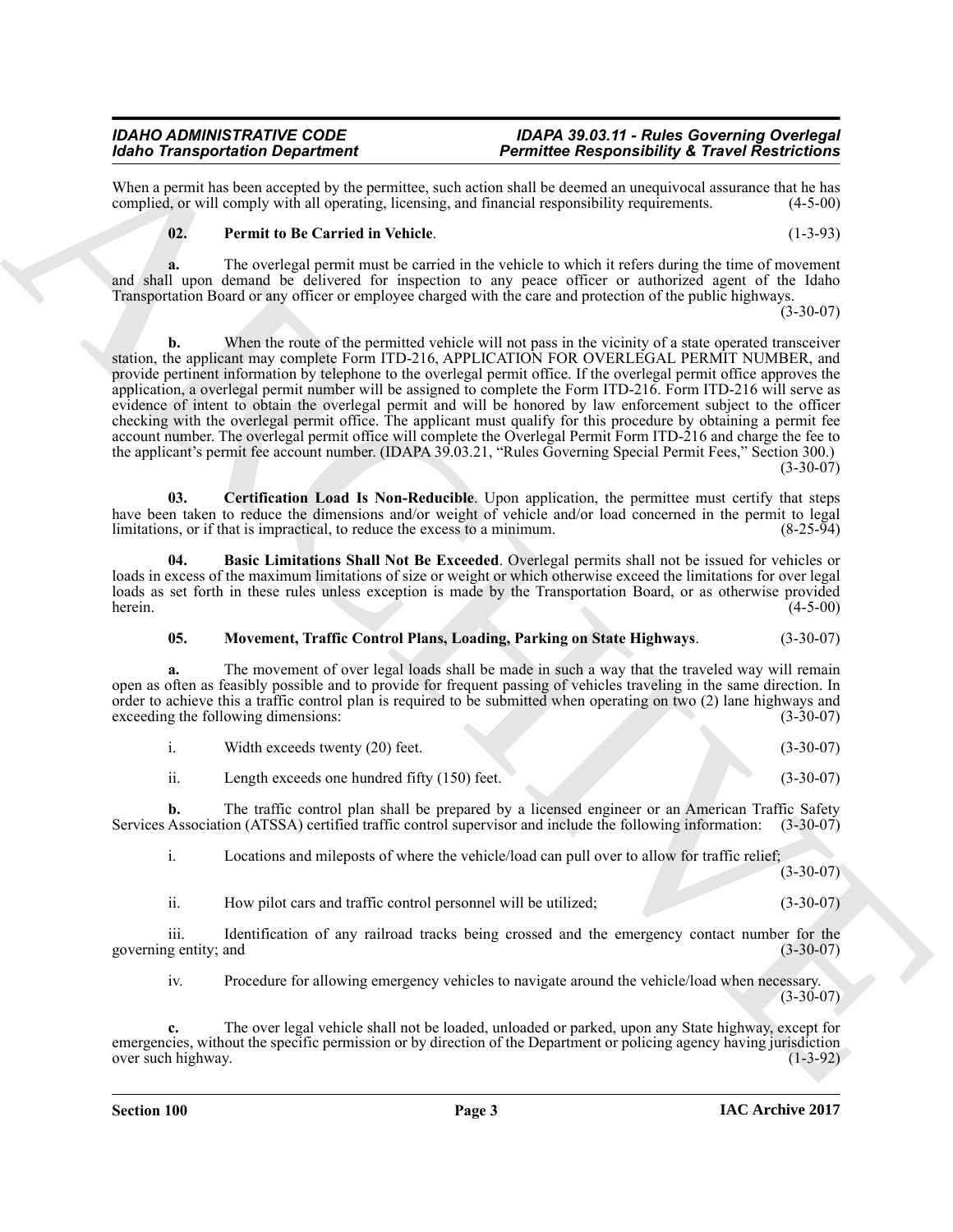#### <span id="page-3-0"></span>**101. -- 199. (RESERVED)**

#### <span id="page-3-2"></span><span id="page-3-1"></span>**200. TIME OF TRAVEL RESTRICTIONS FOR OVER LEGAL LOADS.**

<span id="page-3-6"></span>Oversize loads may be transported on Idaho Highways subject to the following conditions: (10-2-89)

Global Transportation Department<br>
10.199.<br>
10.199. (The LOS EVAN RESTRICTIONS POR OVER LEGAL LOADS,<br>
2011. The CHEMIC TRONS PROVIDED CONSULTIONS IN (1998)<br>
2013. (1998) Franchises (1998) Franchises (1998) Franchises (1998 **01. Red-Coded Routes**. Daylight travel until 2 p.m. on Friday, no Saturday, no Sunday. Due to low traffic volumes on these routes early in the mornings of Saturday and Sunday, single trip permits may be issued for dawn to 8 a.m. If the movement is not completed by 8 a.m. the permittee will be required to safely park and not proceed until the next day.  $(4-5-00)$ 

<span id="page-3-3"></span>**02. Black-Coded Routes**. Loads not in excess of ten (10) feet wide, one hundred (100) feet long or fourteen (14) feet six (6) inches high may travel twenty-four (24) hours per day, seven (7) days per week; loads in excess of ten (10) feet wide, one hundred (100) feet long or fourteen (14) feet six (6) inches high may travel daylight hours seven (7) days per week. (12-26-90)

<span id="page-3-4"></span>**03. Interstate**. Loads not in excess of ten (10) feet wide, one hundred and twenty (120) feet long or fourteen (14) feet six (6) inches high may travel twenty-four (24) hours per day, seven (7) days per week; loads in excess of ten (10) feet wide, one hundred and twenty (120) feet long or fourteen (14) feet six (6) inches high may travel daylight hours, seven (7) days per week. travel daylight hours, seven  $(7)$  days per week.

<span id="page-3-5"></span>**04. Nez Perce - Clearwater Forest Safety and Travel Requirements**. As per a Federal Court decision, the United States Forest Service has the duty to regulate oversize loads traveling through the Nez Perce –<br>Clearwater Forest (US 12 from milepost 74 to 174). (3-29-17) Clearwater Forest (US 12 from milepost 74 to 174).

**a.** The Forest Service has issued the following written criteria to determine which "oversize" loads ubject to Forest Service review: (3-29-17) will be subject to Forest Service review:

i. Load exceeds sixteen (16) feet wide, and/or one hundred and fifty (150) feet in length. (3-29-17)

ii. Load movement requires longer than twelve (12) hours to travel through the designated mileposts.  $(3-29-17)$ 

iii. Load movement requires physical modification of the roadway or adjacent vegetation to facilitate passage beyond normal highway maintenance.

**b.** For those loads meeting any of the criteria above there will be additional safety requirements for the movement of such loads on US 12 from milepost 74 to 174. These additional safety requirements include, at a minimum, the following: (3-29-17)

i. Ambulances and possible law enforcement escorts to ensure public safety. (3-29-17)

ii. Safety lighting will be addressed so as to not create a safety hazard to the traveling public. (3-29-17)

iii. Loads cannot utilize turnouts - which are designated for recreational vehicles for non-emergency (3-29-17)  $\mu$  parking. (3-29-17)

iv. Time of travel will be determined based on traffic volume and best interest of the public. Night time in the may be required and/or movement may be restricted during holidays or weekends. (3-29-17) movement may be required and/or movement may be restricted during holidays or weekends.

Loads require a vehicle safety inspection by the Idaho State Police or equivalent agency of another to issuance of a permit. (3-29-17) jurisdiction prior to issuance of a permit.

vi. ITD shall monitor the loads as they travel the highway and ensure only one (1) load shall operate on on of highway at any one time. this section of highway at any one time.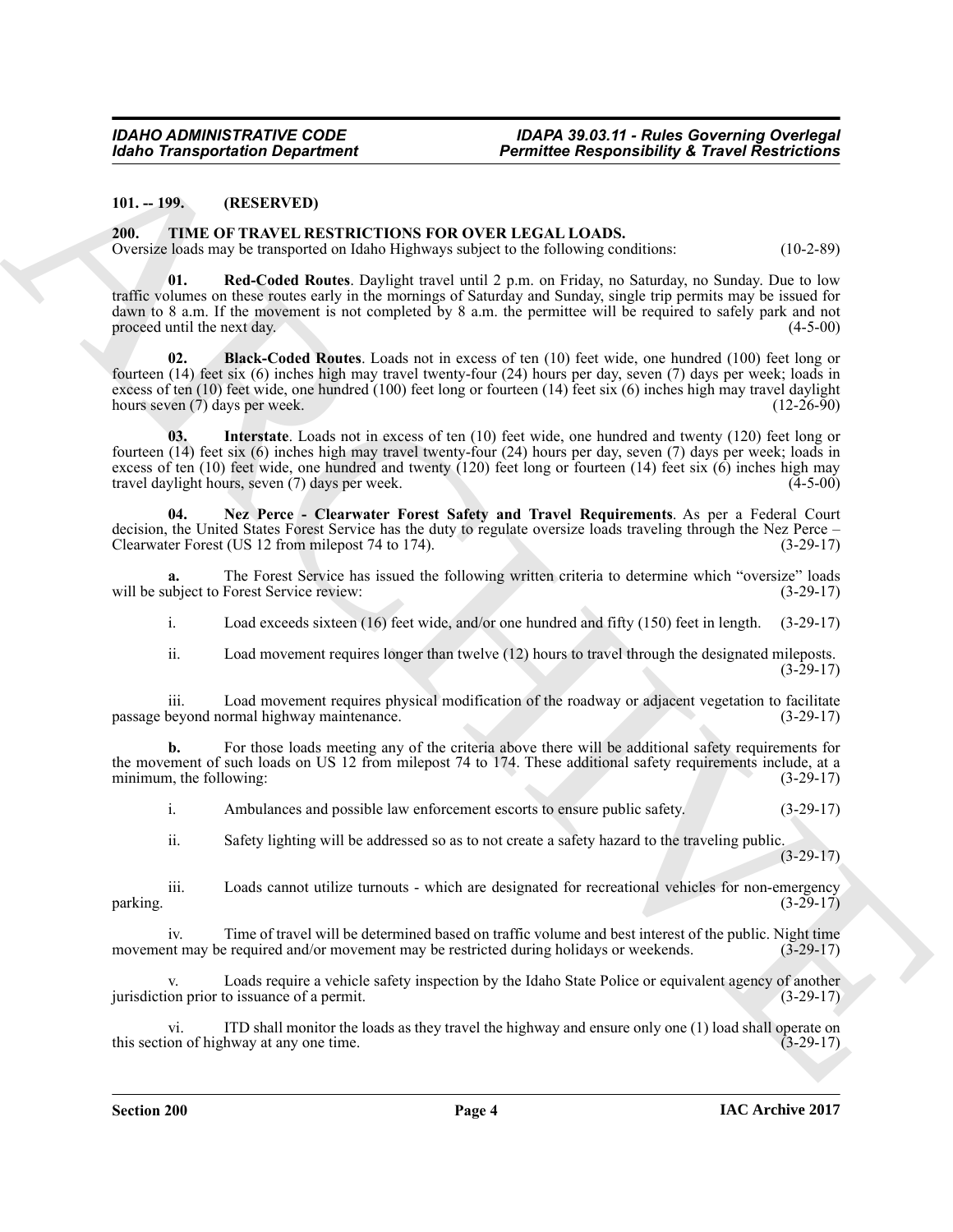#### *IDAHO ADMINISTRATIVE CODE IDAPA 39.03.11 - Rules Governing Overlegal Permittee Responsibility & Travel Restrictions*

#### <span id="page-4-1"></span>**05. Additional Restrictions**. (8-25-94)

**a.** Red-Coded Routes: No travel for any load after 2 p.m. on the day preceding a holiday or holiday weekend. A holiday weekend occurs as three (3) consecutive days, when a designated holiday occurs on a Friday or Monday, or when the designated holiday occurs on a Saturday or Sunday, in which case the preceding Friday or the following Monday shall be included in such three (3) day holiday weekend. Travel may be resumed at dawn on the day following the holiday or holiday weekend.

**b.** Black-Coded Routes and Interstate Routes: Loads in excess of ten (10) feet wide, one hundred (100) feet long or fourteen (14) feet six (6) inches high may not travel after 4:00 p.m. on the day preceding a holiday; travel may be resumed at dawn on the day following the holiday. (4-5-00)

**c.** The following days are designated as holidays: New Year's Day, Memorial Day, Independence or Day, Thanksgiving, and Christmas. Day, Labor Day, Thanksgiving, and Christmas.

**d.** Additional restrictions relating to movement of buildings and houses are listed in IDAPA 39.03.18, Noverning Overlegal Permits for Relocation of Buildings or Houses," Section 400. "Rules Governing Overlegal Permits for Relocation of Buildings or Houses," Section 400.

<span id="page-4-5"></span>**e.** Other time of travel restrictions may be noted on the permit due to special circumstances.

(8-25-94)

<span id="page-4-4"></span>**06. Hours Of Darkness**. Hours are defined as extending from one-half (1/2) hour after sundown to one-half (1/2) hour before sun rise or at any other time when visibility is restricted to less than five hundred (500) feet.  $(4-5-00)$ 

**Extra Construction Department 11. Extra Construction Construction Construction Construction Construction Construction Construction Construction Construction Construction Construction Construction Construction Construc 07. Heavy Commuter Traffic Restrictions**. The movement of oversize permitted vehicles or loads which are in excess of thirteen (13) feet in width, may be prohibited from movement on highways all state and interstate within one (1) mile of the city limits of the following cities: Boise, Caldwell, Coeur d'Alene, Eagle, Emmett, Idaho Falls, Meridian, Middleton, Nampa, Pocatello, Star, Twin Falls, Garden City, and Chubbuck at times of heavy commuter traffic. Authorized oversize permitted vehicles operating during hours of heavy commuter traffic shall be restricted to the furthest right hand lane. Emergency movement of vehicles/loads responding to imminent hazards to persons or property shall be exempt from the provisions of Section 200. Unless otherwise defined on the permit, the times of heavy commuter traffic shall be considered to be 6:30 a.m. to 8:30 a.m., and 4 p.m. to 6 p.m. Monday through Friday except as noted under Holiday restrictions. Restrictions to the operation of oversize permitted vehicles and/or loads during times of heavy commuter traffic shall appear either on the face of the permit or in the attachments for annual permits. (3-30-07)

<span id="page-4-3"></span>**08. Hazardous Travel Conditions Restrictions**. Extreme caution in the operation of permitted vehicle combinations shall be exercised when hazardous conditions exist. The movement of overlegal vehicles and/or loads by overlegal permit shall be prohibited and otherwise valid permits shall automatically become invalid enroute when travel conditions become hazardous due to ice, snow or frost; when visibility is restricted to less than five hundred (500) feet by fog, dust, smoke or smog or other atmospheric conditions. (3-10-05)

<span id="page-4-2"></span>**09. Delaying Movement**. Enforcement personnel responsible for any section of highway shall carry cement action for violations involving overlegal permit operations and may delay movements. (3-29-17) out enforcement action for violations involving overlegal permit operations and may delay movements.

**Delaying Movement**. Enforcement personnel responsible for any section of highway may delay movements and carry out enforcement action for violations involving overlegal permit operations. (4-5-00)

<span id="page-4-6"></span>**10. Map Resources**. The Pilot/Escort Vehicle and Travel Time Requirement Map is available at the Idaho Transportation Department Overlegal Permit Office, and Ports of Entry, and District Offices. (4-5-00)

<span id="page-4-0"></span>**201. -- 999. (RESERVED)**